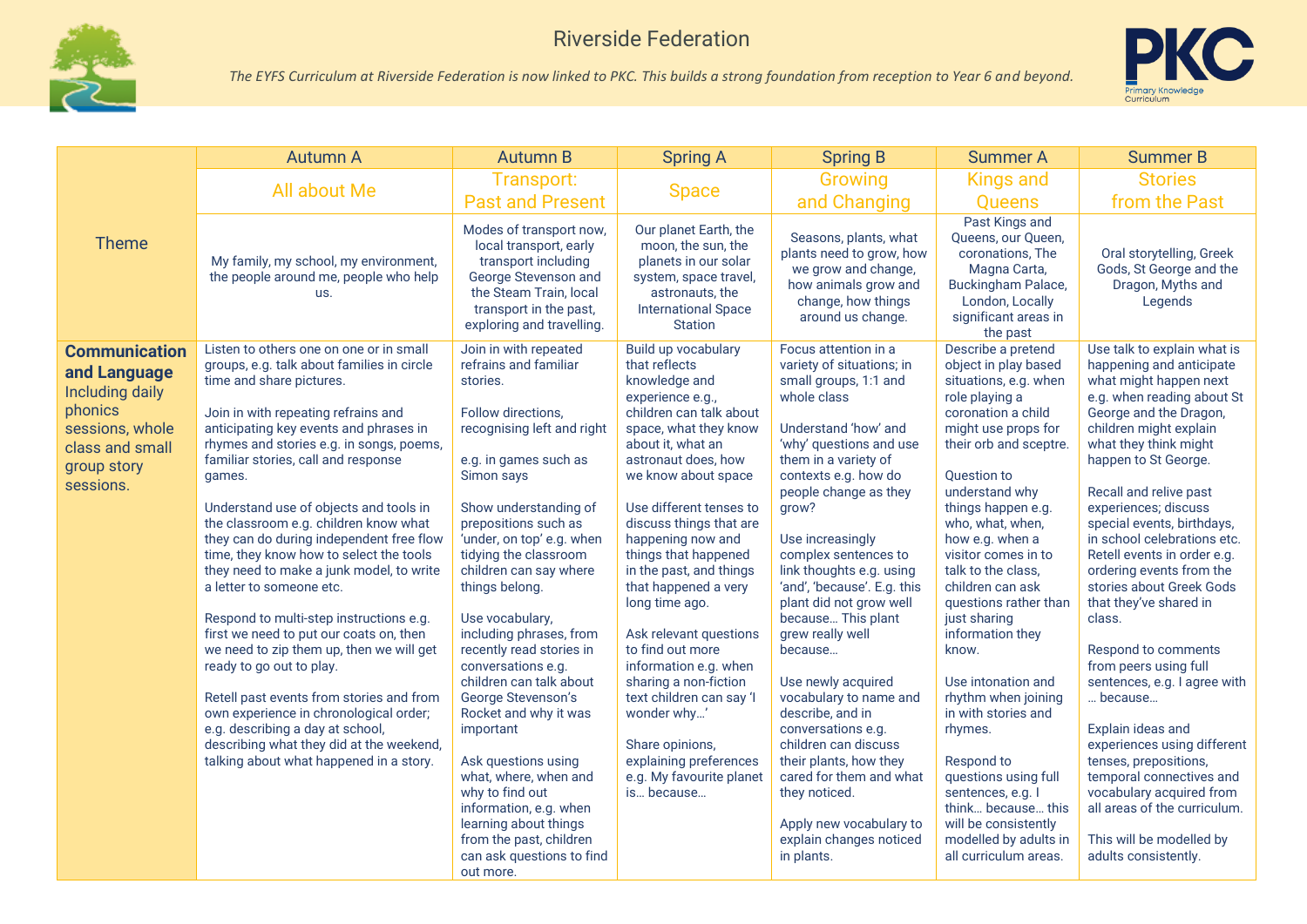



|                                                         | <b>Autumn A</b>                                                                                                                                                                                                                                                                                                                                                                                                                                                                                                                                                                                                                                                                                                                                                                                                                                                                                                                       | <b>Autumn B</b>                                                                                                                                                                                                                                                                                                                                                                                                                                                                                                                                                                                                                                                                              | <b>Spring A</b>                                                                                                                                                                                                                                                                                                                                                                                                                                                                                                                                                                                                                                                             | <b>Spring B</b>                                                                                                                                                                                                                                                                                                                                                                                                                                                                                                                                                                                                                                                                                                                                                                                                                              | <b>Summer A</b>                                                                                                                                                                                                                                                                                                                                                                                                                                                                                                                                                                                                                                                                                                                                                                                                                                                                                                                                                                                 | <b>Summer B</b>                                                                                                                                                                                                                                                                                                                                                                                                                                                                                                                                                                                                                                             |
|---------------------------------------------------------|---------------------------------------------------------------------------------------------------------------------------------------------------------------------------------------------------------------------------------------------------------------------------------------------------------------------------------------------------------------------------------------------------------------------------------------------------------------------------------------------------------------------------------------------------------------------------------------------------------------------------------------------------------------------------------------------------------------------------------------------------------------------------------------------------------------------------------------------------------------------------------------------------------------------------------------|----------------------------------------------------------------------------------------------------------------------------------------------------------------------------------------------------------------------------------------------------------------------------------------------------------------------------------------------------------------------------------------------------------------------------------------------------------------------------------------------------------------------------------------------------------------------------------------------------------------------------------------------------------------------------------------------|-----------------------------------------------------------------------------------------------------------------------------------------------------------------------------------------------------------------------------------------------------------------------------------------------------------------------------------------------------------------------------------------------------------------------------------------------------------------------------------------------------------------------------------------------------------------------------------------------------------------------------------------------------------------------------|----------------------------------------------------------------------------------------------------------------------------------------------------------------------------------------------------------------------------------------------------------------------------------------------------------------------------------------------------------------------------------------------------------------------------------------------------------------------------------------------------------------------------------------------------------------------------------------------------------------------------------------------------------------------------------------------------------------------------------------------------------------------------------------------------------------------------------------------|-------------------------------------------------------------------------------------------------------------------------------------------------------------------------------------------------------------------------------------------------------------------------------------------------------------------------------------------------------------------------------------------------------------------------------------------------------------------------------------------------------------------------------------------------------------------------------------------------------------------------------------------------------------------------------------------------------------------------------------------------------------------------------------------------------------------------------------------------------------------------------------------------------------------------------------------------------------------------------------------------|-------------------------------------------------------------------------------------------------------------------------------------------------------------------------------------------------------------------------------------------------------------------------------------------------------------------------------------------------------------------------------------------------------------------------------------------------------------------------------------------------------------------------------------------------------------------------------------------------------------------------------------------------------------|
| <b>Theme</b>                                            | All about Me                                                                                                                                                                                                                                                                                                                                                                                                                                                                                                                                                                                                                                                                                                                                                                                                                                                                                                                          | Transport:<br><b>Past and Present</b>                                                                                                                                                                                                                                                                                                                                                                                                                                                                                                                                                                                                                                                        | <b>Space</b>                                                                                                                                                                                                                                                                                                                                                                                                                                                                                                                                                                                                                                                                | Growing<br>and Changing                                                                                                                                                                                                                                                                                                                                                                                                                                                                                                                                                                                                                                                                                                                                                                                                                      | <b>Kings and Queens</b>                                                                                                                                                                                                                                                                                                                                                                                                                                                                                                                                                                                                                                                                                                                                                                                                                                                                                                                                                                         | <b>Stories</b><br>from the Past                                                                                                                                                                                                                                                                                                                                                                                                                                                                                                                                                                                                                             |
| <b>Literacy and</b><br><b>Suggested</b><br><b>Texts</b> | Fiction including picture books<br>with familiar settings, relating to<br>families, people who help us.<br>Oral retelling of familiar stories<br>using own words and recently<br>introduced vocabulary.<br>Story language; becoming<br>familiar with phrases like 'once<br>upon a time', 'a long time ago',<br>'lived happily ever after'.<br>Use puppets to retell familiar<br>stories.<br>Poetry; learning and reciting<br>simple poems with rhyme and<br>repetitive language<br>Initial sounds and simple CVC<br>words in line with our Sounds-<br>Write. Scheme.<br>Provide opportunities for mark<br>making; stamps in playdough,<br>wheels and other shapes for<br>stamping into playdough, carving<br>into fruit and vegetables. Upright<br>mark making such as an easel, a<br>tuff tray on its side, painting with<br>water onto walls, window paints<br>etc.<br>Focus on letter formation in line<br>with handwriting policy | Fiction & Non-fiction books<br>about transport<br>Identify and anticipate key<br>events in familiar stories<br>including repeated refrains.<br>Role play; using imaginative<br>movement and vocabulary to<br>recreate scenes from familiar<br>stories<br>Initial sounds and simple CCVC<br>words and more in line with<br>Sound-Write.<br>Provide opportunities for<br>emergent writing (with ongoing<br>provision for mark making) e.g.<br>writing letters of children's<br>names in paint, sand, with water<br>and brushes, tracing activities,<br>rubbing activities, whiteboards<br>and pens, clipboards outside<br>etc.<br>Focus on letter formation in line<br>with handwriting policy | <b>Fiction &amp; Non-fiction</b><br>texts about space.<br>Emergent writing;<br>encourage short<br>words or phrases in<br>different writing<br>contexts, e.g. in free<br>flow or in a<br>structured lesson.<br>List writing<br>Reading words<br>through sound<br>blending as part of<br>an SSP scheme<br>Provide opportunities<br>for emergent writing<br>(with ongoing<br>provision for mark<br>making) e.g. writing<br>letters of children's<br>names in paint, sand,<br>with water and<br>brushes, tracing<br>activates, rubbing<br>activities,<br>whiteboards and<br>pens, clipboards<br>outside etc.<br>Focus on letter<br>formation in line with<br>handwriting policy | <b>Fiction &amp; Non-fiction</b><br>texts about how<br>people, animals and<br>plants grow.<br>Labelling e.g. labelling<br>seed pots<br>Descriptive sentences;<br>children begin to write<br>to describe an object<br>e.g. The seed is tiny.<br>The plant is tall.<br>Letter writing including<br>simple sentences and<br>phrases<br>Recognise common<br>exception words within<br>a Sounds-Write.<br>Write simple phrases<br>and sentences<br>Focus on letter<br>formation in line with<br>handwriting policy<br>Provide opportunities<br>for emergent writing<br>(with ongoing provision<br>for mark making) e.g.<br>writing letters of<br>children's names in<br>paint, sand, with water<br>and brushes, with pens,<br>pencils etc.<br>Writing short<br>sentences using<br>growing knowledge of<br>phonics to attempt<br>unknown spellings | Fiction & Non-fiction texts<br>about the monarchy, history<br>etc.<br>Children can annotate<br>pictures of monarchs with<br>speech bubbles and thought<br>bubbles.<br>Descriptive sentence writing<br>Instructions; writing simple<br>instructions for a familiar<br>process in a numbered list.<br>Verbal sequencing using<br>temporal connectives. E.g.<br>First I climbed on the<br>climbing frame, then I slid<br>down the big slide!<br>Create fact books about<br>kings and queens and notice<br>the difference between<br>writing stories and writing<br>information.<br>Role play using newly<br>acquired vocabulary e.g. role<br>play a coronation<br>Write simple phrases and<br>sentences with phonetically<br>plausible attempts at<br>unknown spellings.<br>Ongoing provision for<br>emergent writing and<br>creative mark making e.g.<br>playdough and letter stamps,<br>clipboards and paper,<br>painting on an upright tuff<br>tray, writing with fingers in<br>sand, rice etc. | Fiction & Non-fiction<br>books about the past.<br>Character profiling;<br>what do we know<br>about St George?<br>Using descriptive<br>language in oral<br>storytelling and in<br>writing.<br>Creating our own<br>stories (orally or<br>written) with a<br>Beginning, middle and<br>end.<br>Jumping into the story<br>Settings- what was the<br>character thinking at<br>this point in the story?<br>Instructions; writing<br>numbered lists in a<br>logical order.<br>Nonsense poetry- how<br>authors play with<br>words<br>Write simple phrases<br>and sentences, making<br>phonetically plausible<br>attempts at writing<br>newly acquired<br>vocabulary. |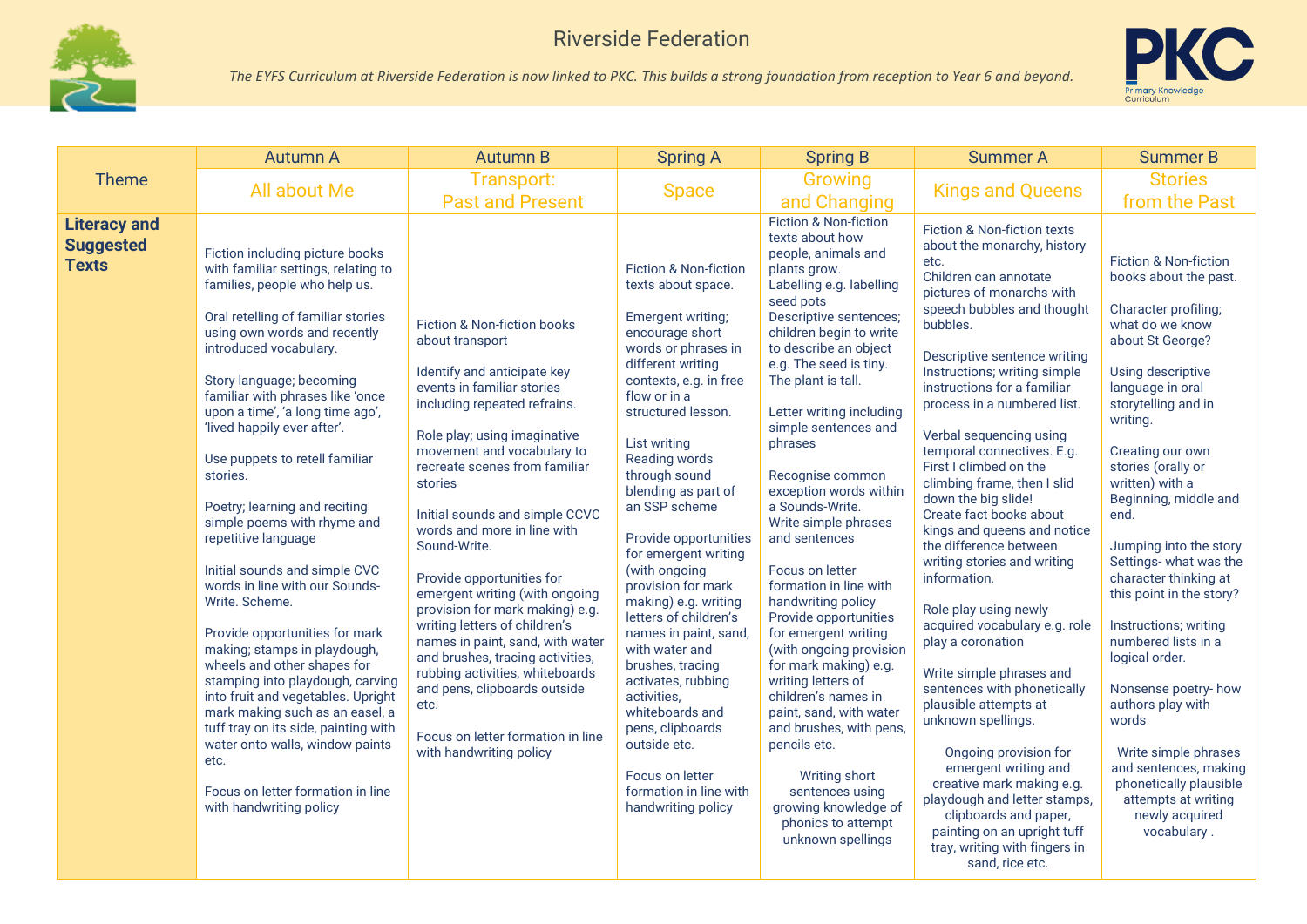



|                                            | <b>Autumn A</b>                                                                                                                                                                                                                                                                                                                                                                                                                                                                                                                                                                                                                                                                                                                                                  | <b>Autumn B</b>                                                                                                                                                                                                                                                                                                                                                                                                                                                                                                                                                                                                                                                                                                                                                                                                                                                                                                | <b>Spring A</b>                                                                                                                                                                                                                                                                                                                                                                                                                                                                                  | <b>Spring B</b>                                                                                                                                                                                                                                                                                                                                          | <b>Summer A</b>                                                                                                                                                                                                                                                                                                                                                         | <b>Summer B</b>                                                                                                                                                                                                                                                                                                                                                                                                                    |
|--------------------------------------------|------------------------------------------------------------------------------------------------------------------------------------------------------------------------------------------------------------------------------------------------------------------------------------------------------------------------------------------------------------------------------------------------------------------------------------------------------------------------------------------------------------------------------------------------------------------------------------------------------------------------------------------------------------------------------------------------------------------------------------------------------------------|----------------------------------------------------------------------------------------------------------------------------------------------------------------------------------------------------------------------------------------------------------------------------------------------------------------------------------------------------------------------------------------------------------------------------------------------------------------------------------------------------------------------------------------------------------------------------------------------------------------------------------------------------------------------------------------------------------------------------------------------------------------------------------------------------------------------------------------------------------------------------------------------------------------|--------------------------------------------------------------------------------------------------------------------------------------------------------------------------------------------------------------------------------------------------------------------------------------------------------------------------------------------------------------------------------------------------------------------------------------------------------------------------------------------------|----------------------------------------------------------------------------------------------------------------------------------------------------------------------------------------------------------------------------------------------------------------------------------------------------------------------------------------------------------|-------------------------------------------------------------------------------------------------------------------------------------------------------------------------------------------------------------------------------------------------------------------------------------------------------------------------------------------------------------------------|------------------------------------------------------------------------------------------------------------------------------------------------------------------------------------------------------------------------------------------------------------------------------------------------------------------------------------------------------------------------------------------------------------------------------------|
| <b>Theme</b>                               | All about Me                                                                                                                                                                                                                                                                                                                                                                                                                                                                                                                                                                                                                                                                                                                                                     | Transport:<br><b>Past and Present</b>                                                                                                                                                                                                                                                                                                                                                                                                                                                                                                                                                                                                                                                                                                                                                                                                                                                                          | <b>Space</b>                                                                                                                                                                                                                                                                                                                                                                                                                                                                                     | Growing<br>and Changing                                                                                                                                                                                                                                                                                                                                  | <b>Kings and Queens</b>                                                                                                                                                                                                                                                                                                                                                 | <b>Stories</b><br>from the Past                                                                                                                                                                                                                                                                                                                                                                                                    |
| <b>Suggested</b><br><b>Texts</b>           | Referenced in UtW Plan:<br>Dan and Diesel by Charlotte<br>Hudson<br>Hari's Box by Juliet Bell<br>Love Makes a Family by Sophie<br><b>Beer</b><br>Here We Are by Oliver Jeffers<br>Tree by Britta Teckentrup<br>The Squirrels who Squabbled by<br>Rachel Bright and Jim Field<br>Seasons by Hannah Pang<br><b>Additional Suggestions:</b><br>I am too Absolutely Small for<br>School by Lauren Child<br>Later by Curtis Ackie<br><b>Little Bear Lost</b><br>Goldilocks and the Three Bears<br>Where's My Teddy?<br>Ruby's Worry by Tom Percival<br>Peepbo by Janet and Alan<br>Ahlberg<br>A Great Big Cuddle (poetry) by<br><b>Michael Rosen</b><br>The Gingerbread Man<br>Goldilocks and the Three Bears<br>The Tiger Child (Indian<br><b>Traditional Story)</b> | Referenced in UtW Plan:<br>Naughty Bus by Jan Oke, Duck in<br>the Truck by Jez Alborough, Mrs<br>Armitage on Wheels by Quentin<br><b>Blake</b><br>The Wheels on the Tuk Tuk by<br>Kabir Sehgal, Guido's Gondola<br>by Steve Bjorkman and non-<br>fiction books about transport<br>around the world.<br>Mr Gumpy's Motor Car by John<br>Burningham, The Cat, The<br>Mouse and the Runaway Train<br>by Peter Bently<br>Shackleton's Journey by William<br>Grill<br><b>Additional Suggestions:</b><br>Rosie's Walk<br>The Gruffalo<br><b>Stick Man</b><br>Hairy Maclary from Donaldson's<br>Dairy and Hairy Maclary's Bone<br>Where the Wild Things Are<br>The Way Back Home<br>On Sudden Hill by Linda Sarah<br>Tom's Magnificent Machines by<br>Linda Sarah<br>The Three Little Pigs<br>The Billy Goats Gruff<br>The Christmas Story<br>The Story of Diwali<br>How the Leopard got his spots<br>(Aesop's Fable) | <b>Referenced in UtW</b><br>Plan:<br>Caroline's Comets by<br><b>Emily Arnold</b><br><b>McCulley</b><br>Look Up by Nathan<br><b>Bryon</b><br>Astro Girl by Ken-<br><b>Wilson Max</b><br>How the Stars came<br>to be by Poonam<br><b>Mistry</b><br>The Hunting of the<br><b>Great Bear (Native</b><br><b>American Traditional</b><br>Story)<br>Additional<br>Suggestions:<br>Cinderella<br>Jack and the<br><b>Beanstalk</b><br>Rosie's Walk<br>The Elephants and<br>the Mice (Indian Folk<br>Tale) | Referenced in UtW<br>Plan:<br>The Tiny Seed by Eric<br>Carl<br><b>Baby Botanist by Dr</b><br>Laura Gehl<br>Jack and the Beanstalk<br>The Enormous Turnip<br>Baba Yaga<br>(Traditional)<br>Additional<br>Suggestions:<br>The Elves and the<br>Shoemaker<br>Rapunzel<br>Noah's Ark<br>The Easter Story<br>The North Wind and<br>the Sun (Aesop's<br>Fable) | Referenced in UtW Plan:<br>Non-fiction texts- Kings and<br><b>Oueens</b><br>Zog and Zog and the Flying<br>Doctors by Julia Donaldson<br>The Queen's Hat by Steve<br>Anthony<br>Usborne- Peep inside a<br>castle<br><b>Additional Suggestions:</b><br>Jack & the Beanstalk<br>The Ugly Duckling<br>The Princess and the Pea<br>Anansi the Spider (Ghanaian<br>Folk Tale) | Referenced in UtW<br>Plan:<br>Usborne-St George<br>and the Dragon<br>Usborne - Greek<br>Myths for Young<br>Children<br>Additional<br>Suggestions:<br>Little Red Riding Hood<br>The Hare and the<br><b>Tortoise</b><br>Alice in Wonderland<br>Robin Hood<br>The Hare and the<br>Tortoise (Aesop's<br>Fable)<br>King Midas and the<br><b>Golden Touch (Greek</b><br>Myth)<br>Nonsense Poetry e.g.<br>Spike Milligan, Edward<br>Lear. |
| <b>Traditional</b><br>rhymes and<br>poetry | Baa, baa, black sheep<br>Diddle diddle dumpling<br>Hey diddle diddle<br>Hickory dickory dock<br>Early to bed<br>Georgie Porgie                                                                                                                                                                                                                                                                                                                                                                                                                                                                                                                                                                                                                                   | Little Bo Peep<br>Little Jack Horner<br><b>Little Miss Muffet</b><br>One, two, buckle my shoe<br>Star light, star bright<br>Twinkle, twinkle                                                                                                                                                                                                                                                                                                                                                                                                                                                                                                                                                                                                                                                                                                                                                                   | It's raining, it's<br>pouring<br>Jack and Jill<br>Old King Cole<br>Old Mother Hubbard<br>Rain, rain, go away<br>Sing a song of<br>sixpence                                                                                                                                                                                                                                                                                                                                                       | Ladybird, ladybird<br>Tadpole<br>Little boy blue<br>Mary had a little lamb<br>Mary, Mary, quite<br>contrary<br>Old MacDonald had a<br>farm                                                                                                                                                                                                               | Humpty dumpty<br>She'll be coming round the<br>mountain<br>The Grand Old Duke of York                                                                                                                                                                                                                                                                                   | Jack be nimble<br>Monday's child<br>See saw, Margery Daw<br><b>Poetry Week</b>                                                                                                                                                                                                                                                                                                                                                     |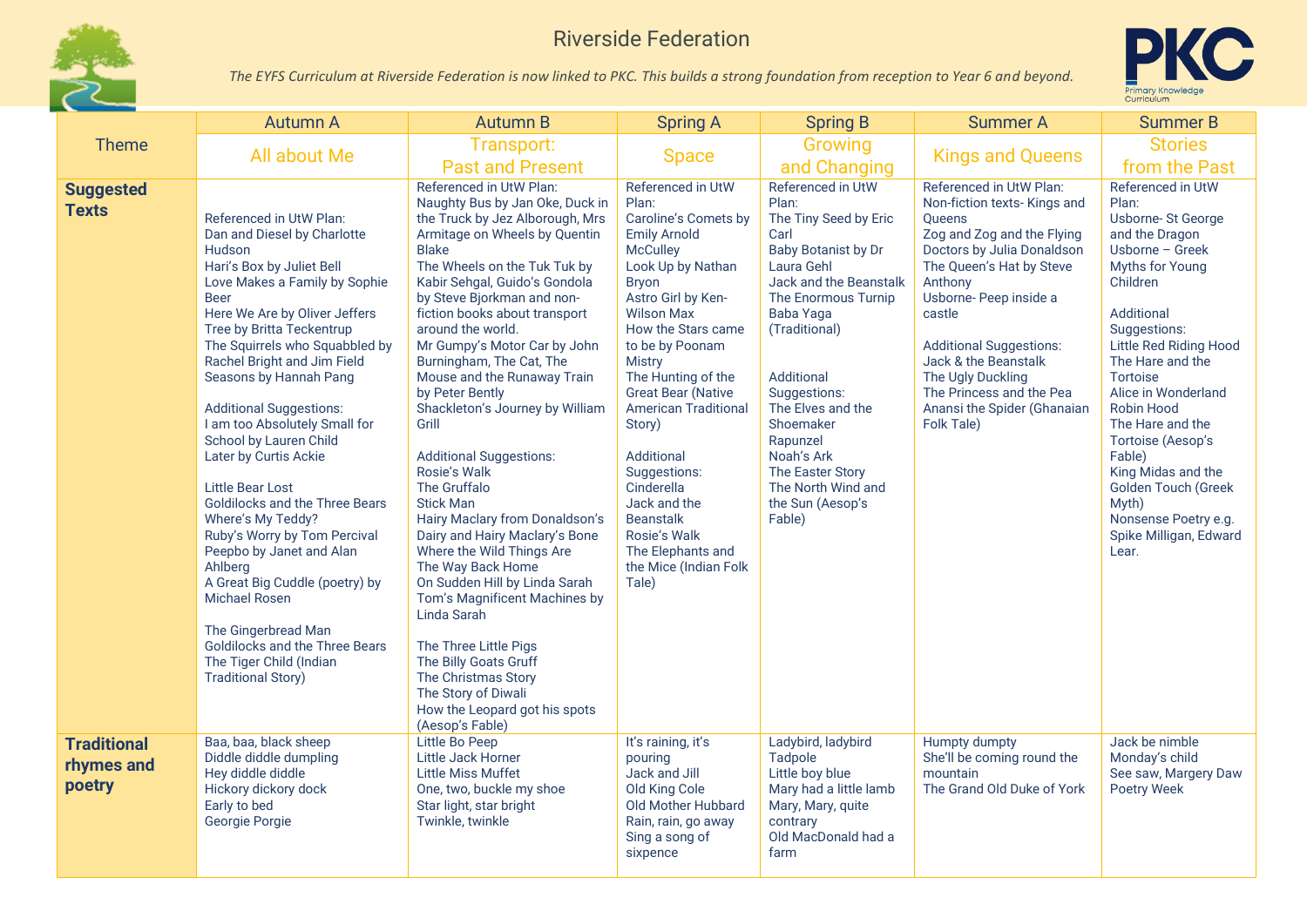



| <b>Mathematics</b><br><b>White Rose</b><br><b>Maths</b> | White Rose: Getting to Know you<br>just like me!<br>Counting, recognising and<br>writing numbers in a range of<br>practical situations including role<br>play, child-initiated play and adult<br>led activities.<br>Secure one to one<br>correspondence; scaffold<br>learning by modelling how we<br>count objects by placing our<br>finger on each one.<br>Verbally count to and back from<br>10 and then 20 when<br>appropriate.<br>Numbers within 5; including<br>subitise (recognise quantities<br>without counting) up to five<br>Number games, pattern games,<br>ongoing mathematical provision<br>for independent choice including<br>numbers in sand tray, clocks,<br>money etc. | White Rose: It's me 1,2,3!<br><b>Light and Dark</b><br>Numbers within 10; including<br>subitise (recognise quantities<br>without counting) up to five<br>number bonds and double facts<br>up to 10<br>Properties of shapes,<br>tessellation and repeating shape<br>patterns. Colours and patterns;<br>Create repeating patterns with<br>beads on strings, patterns of<br>coloured cars etc.<br>Comparting quantities;<br>e.g.pouring water or sand from<br>one container to another and<br>seeing which holds the most. | White Rose: Alive in<br>-5!<br>Growing 6.7.8<br>Quantity; more and<br>less in different<br>contexts including<br>physical objects such<br>as counters, capacity<br>of containers, money<br>and numbers e.g how<br>many cubes can fit in<br>this box? Can we fit<br>more in this bigger<br>box? How many<br>more can we fit?<br>Numbers within 20:<br>automatic recall of<br>number bonds to 10.<br>secure<br>understanding of<br>numbers between 10<br>and 20, recognise the<br>value of 10.<br>Counting objects<br>hidden in the sand<br>tray, counting small<br>objects using<br>tweezers to move<br>them from one pot to<br>another. | Building 9 and 10<br>Consolidation.<br>Positional language;<br>games where children<br>move objects around<br>and describe their<br>position.<br>Verbally count to 20<br>and beyond.<br>Time to the hour and<br>beyond; make clocks<br>with cardboard and a<br>split pin.<br>Addition and<br>Subtraction with<br>numbers to 20 using<br>concrete objects to<br>support understanding.<br>Odd and even<br>numbers; using<br>concrete objects such<br>as numicon to support<br>understanding. | White Rose: To 20 and<br>Beyond<br>First, then, now.<br>Double facts to 10; exploring<br>known facts and how we can<br>apply what we know to new<br>problems. Doubling using<br>concrete objects such as<br>buttons or counters.<br>Comparing quantities of<br>more and less; ordering<br>numbers, recognising how<br>many tens are in a two digit<br>number.<br>Money; begin to recognise<br>coins and their value. Use a<br>till and labels in a shop role<br>play or a shop based tuff<br>tray activity.<br>Time to the hour and<br>beyond; use a large clock to<br>demonstrate. | White Rose: Find My<br>Pattern, On the Move.<br>Grouping and sharing;<br>using concrete objects.<br>Equal grouping and<br>sharing. Sharing out<br>counters, buttons,<br>snacks at snack time<br>etc.<br>Measure; how do we<br>measure things in our<br>classroom? Use non-<br>standard measure<br>such as how many<br>hands long is this<br>table? Exploring using<br>rulers and measuring<br>tapes to measure our<br>feet, each others legs<br>etc.<br>Time to the half hour<br>and beyond.<br><b>Addition and</b><br>Subtraction within<br>numbers to 20 in<br>practical, concrete<br>contexts.<br>Write numbers in a<br>range of practical<br>situations e.g to label<br>things, in role play area,<br>with chalk on the<br>playground etc. |
|---------------------------------------------------------|------------------------------------------------------------------------------------------------------------------------------------------------------------------------------------------------------------------------------------------------------------------------------------------------------------------------------------------------------------------------------------------------------------------------------------------------------------------------------------------------------------------------------------------------------------------------------------------------------------------------------------------------------------------------------------------|-------------------------------------------------------------------------------------------------------------------------------------------------------------------------------------------------------------------------------------------------------------------------------------------------------------------------------------------------------------------------------------------------------------------------------------------------------------------------------------------------------------------------|-----------------------------------------------------------------------------------------------------------------------------------------------------------------------------------------------------------------------------------------------------------------------------------------------------------------------------------------------------------------------------------------------------------------------------------------------------------------------------------------------------------------------------------------------------------------------------------------------------------------------------------------|---------------------------------------------------------------------------------------------------------------------------------------------------------------------------------------------------------------------------------------------------------------------------------------------------------------------------------------------------------------------------------------------------------------------------------------------------------------------------------------------|-------------------------------------------------------------------------------------------------------------------------------------------------------------------------------------------------------------------------------------------------------------------------------------------------------------------------------------------------------------------------------------------------------------------------------------------------------------------------------------------------------------------------------------------------------------------------------------|------------------------------------------------------------------------------------------------------------------------------------------------------------------------------------------------------------------------------------------------------------------------------------------------------------------------------------------------------------------------------------------------------------------------------------------------------------------------------------------------------------------------------------------------------------------------------------------------------------------------------------------------------------------------------------------------------------------------------------------------|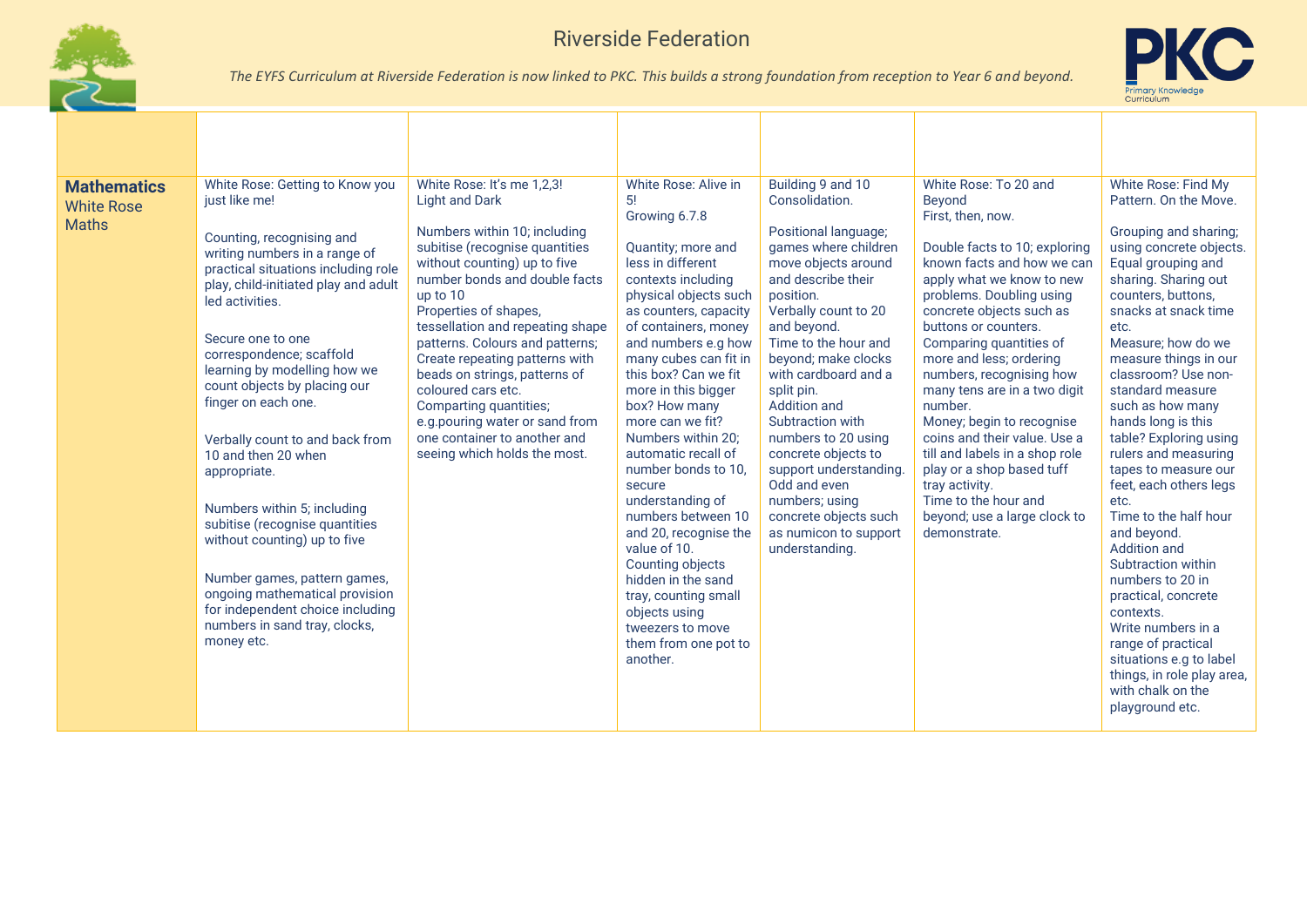



|                      | <b>Autumn A</b>                                                                                                                                                                                                                                                                                                                                                                                                                                                                                                                                                                | <b>Autumn B</b>                                                                                                                                                                                                                                                                                                                                                                                                                                                                                 | <b>Spring A</b>                                                                                                                                                                                                                                                                                                                                                                     | <b>Spring B</b>                                                                                                                                                                                                                                                                                                                                                                                                                                                                           | <b>Summer A</b>                                                                                                                                                                                                                                                                                                                                                                   | <b>Summer B</b>                                                                                                                                                                                                                                                                                                                                                            |
|----------------------|--------------------------------------------------------------------------------------------------------------------------------------------------------------------------------------------------------------------------------------------------------------------------------------------------------------------------------------------------------------------------------------------------------------------------------------------------------------------------------------------------------------------------------------------------------------------------------|-------------------------------------------------------------------------------------------------------------------------------------------------------------------------------------------------------------------------------------------------------------------------------------------------------------------------------------------------------------------------------------------------------------------------------------------------------------------------------------------------|-------------------------------------------------------------------------------------------------------------------------------------------------------------------------------------------------------------------------------------------------------------------------------------------------------------------------------------------------------------------------------------|-------------------------------------------------------------------------------------------------------------------------------------------------------------------------------------------------------------------------------------------------------------------------------------------------------------------------------------------------------------------------------------------------------------------------------------------------------------------------------------------|-----------------------------------------------------------------------------------------------------------------------------------------------------------------------------------------------------------------------------------------------------------------------------------------------------------------------------------------------------------------------------------|----------------------------------------------------------------------------------------------------------------------------------------------------------------------------------------------------------------------------------------------------------------------------------------------------------------------------------------------------------------------------|
| <b>Theme</b>         | All about Me                                                                                                                                                                                                                                                                                                                                                                                                                                                                                                                                                                   | Transport:<br><b>Past and Present</b>                                                                                                                                                                                                                                                                                                                                                                                                                                                           | <b>Space</b>                                                                                                                                                                                                                                                                                                                                                                        | Growing<br>and Changing                                                                                                                                                                                                                                                                                                                                                                                                                                                                   | <b>Kings and Queens</b>                                                                                                                                                                                                                                                                                                                                                           | <b>Stories</b><br>from the Past                                                                                                                                                                                                                                                                                                                                            |
| <b>Understanding</b> |                                                                                                                                                                                                                                                                                                                                                                                                                                                                                                                                                                                |                                                                                                                                                                                                                                                                                                                                                                                                                                                                                                 | Past and Present (History)                                                                                                                                                                                                                                                                                                                                                          |                                                                                                                                                                                                                                                                                                                                                                                                                                                                                           |                                                                                                                                                                                                                                                                                                                                                                                   |                                                                                                                                                                                                                                                                                                                                                                            |
| the World-           | My past, present, future and<br>that of others including<br>characters from stories<br>Families; when I was a baby,<br>when my family members were<br>young. Family Trees, diverse<br>representations of family life.<br>Developing sense of<br>chronology; before I was born,<br>before I came to school, which<br>classroom will I be in next<br>year?<br>Our school year - what will we<br>do this year in Reception?                                                                                                                                                       | George Stevenson; The<br>invention of the Steam<br>Train<br>Transport in the past;<br>horse and carriage,<br>motor cars, penny<br>farthing, omnibus, ferry,<br>other locally relevant<br>transport from history<br>Modern transport<br>including the Japanese<br><b>Bullet Train, hovercraft,</b><br>racing cars, aeroplanes<br>and other examples of<br>technologically<br>advanced transport<br><b>Ernest Shackleton the</b><br>explorer; The South<br>Pole, the challenges of<br>his journey | People who looked at the<br>stars; Galileo.<br>Traditional stories to<br>explain the stars e.g. The<br>hunting of the Great Bear<br>What scientists and<br>astronomers know about<br>our Solar System now; our<br>sun, the planets in our solar<br>system.<br>The Moon landings; Neil<br>Armstrong<br>The International Space<br>Station; when and why it<br>was built and launched | Farming in the past; locally<br>relevant information e.g.<br>local areas that used to be<br>farmland, what was grown,<br>what those areas look like<br>now.<br>How farming worked in the<br>past; use of horses and<br>carts, horses and cows<br>pulling ploughs. Present<br>day use of machinery in<br>farming.                                                                                                                                                                          | The Story of King John and<br>the Magna Carta (Teachers<br>to tell story based on<br>historical events)<br>Locally significant areas in<br>the past e.g. a local<br>historical building<br>Queen Elizabeth II's<br>coronation in Westminster<br>Abbey.                                                                                                                            | <b>Stories from Ancient</b><br>Greece; Prometheus<br>stealing fire from the Gods,<br>Theseus and his battle with<br>the Minotaur, Daedalus and<br>Icarus, Athena and Arachne,<br>King Midas and the Golden<br>Touch<br>Myths and Legends from<br>around the world;<br>Ali Baba and the Forty<br>Thieves, Stories of King<br>Arthur, Norse Gods<br>St George and the Dragon |
|                      |                                                                                                                                                                                                                                                                                                                                                                                                                                                                                                                                                                                |                                                                                                                                                                                                                                                                                                                                                                                                                                                                                                 | People, Culture and Communities (Geography)                                                                                                                                                                                                                                                                                                                                         |                                                                                                                                                                                                                                                                                                                                                                                                                                                                                           |                                                                                                                                                                                                                                                                                                                                                                                   |                                                                                                                                                                                                                                                                                                                                                                            |
|                      | Location of our school and the<br>local area<br>My route to school; what do I<br>pass? Do I take transport?<br>What do we like about our local<br>area? What would we change?<br>Community; this means the<br>people who feature in our lives,<br>our school is an important part<br>of our community, friends,<br>families, religious<br>communities, people with<br>shared interests e.g. hobbies.<br>People who help us in our<br>community; including but not<br>limited to teachers, doctors<br>and nurses, firefighters, police,<br>shop workers, rubbish<br>collectors. | Transport in our local<br>area and contrasted<br>with transport for long<br>journeys-children's<br>experience of transport.<br>Road Safety - how we<br>travel safely.<br>How people from<br>different cultures travel;<br>the tuk tuk in Bangkok,<br>gondolas in Venice,<br>Felucca in Egypt, Dog<br>Sled in Norway.                                                                                                                                                                            | Astronauts and<br>Astronomers; including<br>Mae Jaimeson, Tim Peak,<br>Caroline Hershel.                                                                                                                                                                                                                                                                                            | Farming in our local area;<br>what crops are grown<br>where we live? Identify fruit<br>and vegetables that can be<br>grown locally, or within the<br>local region.<br>Identify where the fruit and<br>vegetables we eat come<br>from. Including but not<br>limited to:<br>Oranges: Spain<br><b>Bananas: Central America</b><br>Lemons: South Africa<br>Pineapples: Costa Rica<br><b>Apples: France</b><br><b>Onions: The Netherlands</b><br>Cauliflower: Spain<br><b>Broccoli: The UK</b> | The Monarchy; Queen<br>Elizabeth II, the Royal<br>Family, Buckingham Palace,<br>Windsor Castle, Balmoral<br>Castle.<br>Countries around the world<br>that have Queen Elizabeth<br>as their monarch including;<br>Canada, Jamaica, New<br>Zealand, Australia and<br>more.<br>The Union Flag of The<br>United Kingdom, flags from<br>countries the children have<br>connections to. | Locate the places that<br>feature in the key stories<br>chosen for this topic.<br>Oral storytelling as part of<br>culture; how we pass on<br>stories within our families<br>and communities. Ask an<br>elderly relative to come in<br>and tell the children a story.                                                                                                       |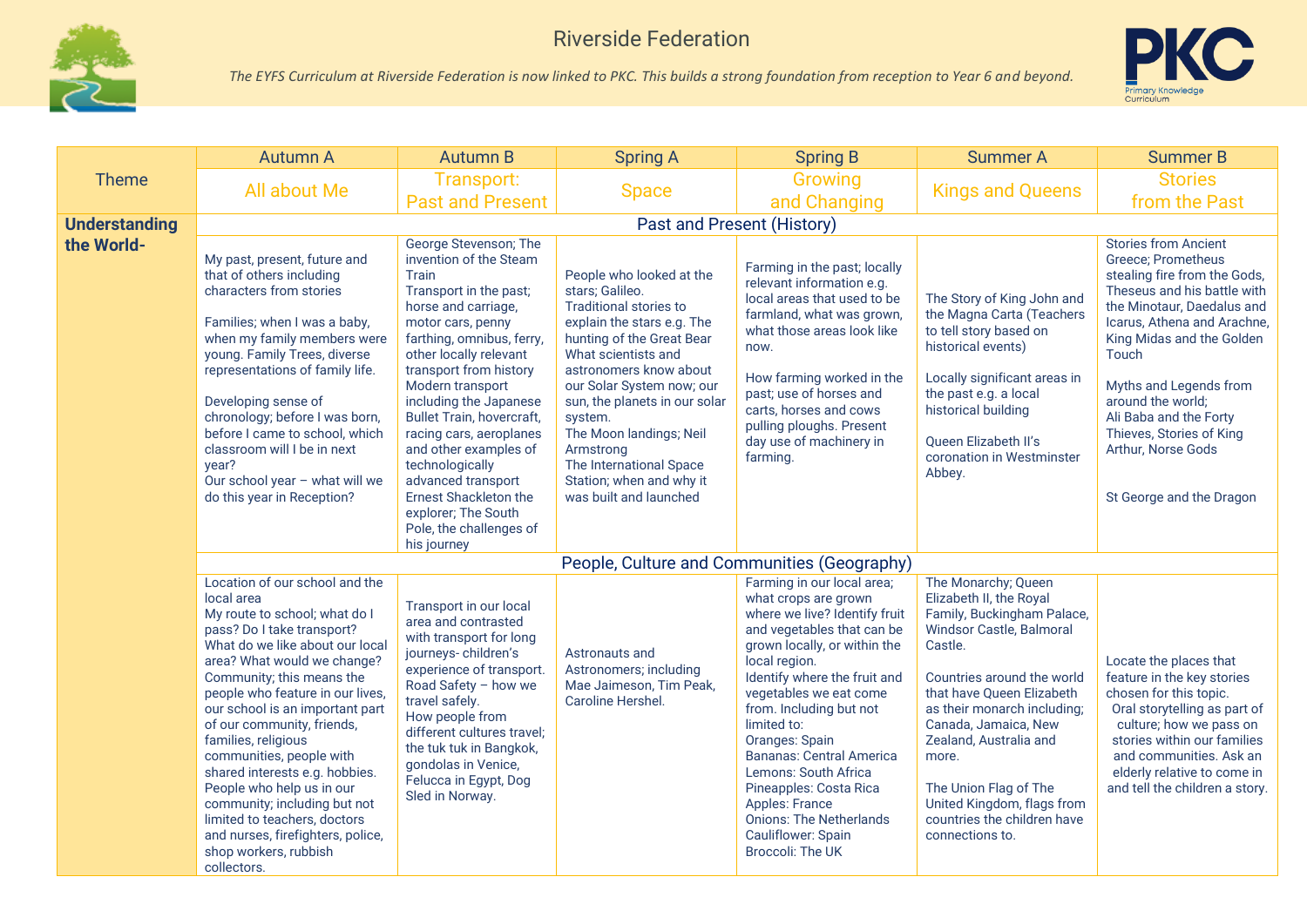



|                                                                          | <b>Autumn A</b>                                                                                                                                                                                                                                                                       | <b>Autumn B</b>                                                                                                                                                                                                                                                                                                                                                                                                                        | <b>Spring A</b>                                                                                                                                                                                                                                                                                                                     | <b>Spring B</b>                                                                                                                                                                                                                                                                                                                                                                                                                                                                                                                                                                                                                                                                   | <b>Summer A</b>                                                                                                                                                                                                                                                     | <b>Summer B</b>                                                                                                                                                                      |  |  |  |
|--------------------------------------------------------------------------|---------------------------------------------------------------------------------------------------------------------------------------------------------------------------------------------------------------------------------------------------------------------------------------|----------------------------------------------------------------------------------------------------------------------------------------------------------------------------------------------------------------------------------------------------------------------------------------------------------------------------------------------------------------------------------------------------------------------------------------|-------------------------------------------------------------------------------------------------------------------------------------------------------------------------------------------------------------------------------------------------------------------------------------------------------------------------------------|-----------------------------------------------------------------------------------------------------------------------------------------------------------------------------------------------------------------------------------------------------------------------------------------------------------------------------------------------------------------------------------------------------------------------------------------------------------------------------------------------------------------------------------------------------------------------------------------------------------------------------------------------------------------------------------|---------------------------------------------------------------------------------------------------------------------------------------------------------------------------------------------------------------------------------------------------------------------|--------------------------------------------------------------------------------------------------------------------------------------------------------------------------------------|--|--|--|
| Theme                                                                    | <b>All about Me</b>                                                                                                                                                                                                                                                                   | <b>Journeys</b>                                                                                                                                                                                                                                                                                                                                                                                                                        | <b>Dinosaurs</b>                                                                                                                                                                                                                                                                                                                    | <b>Growing and</b><br>Changing                                                                                                                                                                                                                                                                                                                                                                                                                                                                                                                                                                                                                                                    | <b>Kings and Queens</b>                                                                                                                                                                                                                                             | <b>Stories</b><br>from the Past                                                                                                                                                      |  |  |  |
| <b>Understanding</b>                                                     |                                                                                                                                                                                                                                                                                       | The Natural World (Science)                                                                                                                                                                                                                                                                                                                                                                                                            |                                                                                                                                                                                                                                                                                                                                     |                                                                                                                                                                                                                                                                                                                                                                                                                                                                                                                                                                                                                                                                                   |                                                                                                                                                                                                                                                                     |                                                                                                                                                                                      |  |  |  |
| the World-                                                               | The human body: Facial<br>features, body parts, the<br>senses<br>Seasons of the year;<br>Autumn. Deciduous and<br>evergreen trees. Observing<br>leaves using magnifying<br>glasses, leaves changing<br>colour.                                                                        | Forces: push, pull, twist<br>Air transport<br>Water transport<br>Seasons of the year:<br>Winter. Animal hibernation,<br>why do some animals<br>hibernate? How do other<br>animals survive winter?<br>Transport in the winter;<br>snow ploughs, gritting<br>roads, snow tyres.<br>Changing state of matter;<br>frost and ice-looking<br>closely at ice, what<br>happens when it warms?<br>Why can we see our breath<br>when it is cold? | Our planet Earth, land and<br>sea, plants and animals,<br>weather, gravity.<br>The moon, the sun, the<br>planets in our solar<br>system, space travel,<br>astronauts.<br>Seasons of the year:<br>Spring. The first signs of<br>spring; snowdrops, cherry<br>blossom, buds and<br>flowers, birds nesting,<br>bees, lighter evenings. | Growing and changing;<br>how people change as they<br>grow, how animals change<br>as they grow. Life cycles of<br>a butterfly and/or frog.<br>Identify and draw the<br>following animals and their<br>babies including but not<br>limited to:<br>Sheep and Lamb<br>Cows and Calf<br>Horse and foal<br><b>Butterfly and Caterpillar</b><br>Frog and tadpole<br>Dog and puppy<br>Cat and kitten<br>Plants; how they grow<br>from seeds and bulbs.<br>What plants need to grow.<br>Identify parts of plants<br>including roots, stem and<br>leaves.<br>Identify trees and plants<br>growing locally on the<br>school grounds or in local<br>parks. Draw pictures of<br>local plants. | Seasons of the Year:<br>Summer. Signs of summer;<br>flowers, warmer days, light<br>evenings, butterflies, bees,<br>birds.<br>Design a garden for the<br>Queen; what could we<br>grow? What would we<br>include? Sketch some<br>ideas and write about the<br>design. | Seasons of the Year:<br>Summer. How we stay<br>safe in the sun; sunscreen,<br>hats, sunglasses. Safety<br>around water.<br>Changing state of matter;<br>Why do our ice lollies melt? |  |  |  |
| Personal,<br><b>Social and</b><br><b>Emotional</b><br><b>Development</b> | Our classroom and school<br>rules; how we all help to<br>make our classroom a<br>happy place to learn<br>My Feelings; words I can<br>use to describe how I am<br>feeling.<br>What I can do when I am<br>angry or upset. Work and<br>play Cooperatively and<br>take turns with others. | Teamwork and sharing;<br>working together and<br>waiting to take turns<br>How can I help my friends?<br>Show resilience and<br>perseverance in the face of<br>a challenge.                                                                                                                                                                                                                                                             | Including everyone;<br>diversity within our school<br>and the wider community                                                                                                                                                                                                                                                       | Belonging to a community,<br>the roles of people who<br>care for us, caring for the<br>environment                                                                                                                                                                                                                                                                                                                                                                                                                                                                                                                                                                                | Healthy diets to help us<br>grow: what we need to eat.<br>how we look after our<br>bodies and keep ourselves<br>clean, how our bodies<br>change and grow                                                                                                            | Challenges: moving to Year<br>One<br>What do I do when things<br>are hard?<br>Perseverance<br>Who can help me at<br>school?                                                          |  |  |  |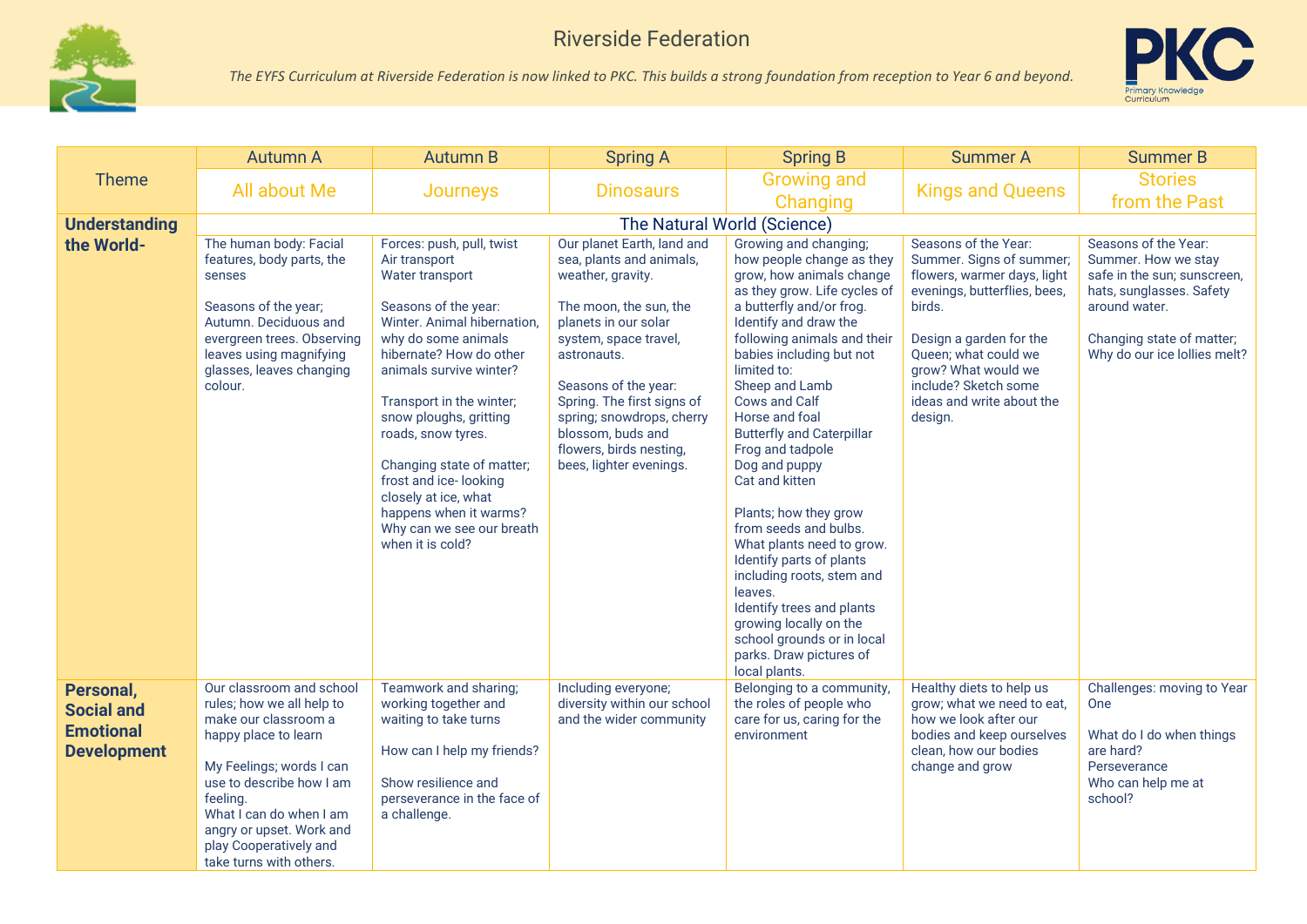



|                                          | <b>Autumn A</b>                                                                                                                                                                 | <b>Autumn B</b>                                                                                                                                                          | <b>Spring A</b>                                                                                                                                                                                                    | <b>Spring B</b>                                                                                                                                                                                                                                                                                                                                                                                                               | <b>Summer A</b>                                                                                                                                                                          | <b>Summer B</b>                                                                                                                                                                                                              |  |  |
|------------------------------------------|---------------------------------------------------------------------------------------------------------------------------------------------------------------------------------|--------------------------------------------------------------------------------------------------------------------------------------------------------------------------|--------------------------------------------------------------------------------------------------------------------------------------------------------------------------------------------------------------------|-------------------------------------------------------------------------------------------------------------------------------------------------------------------------------------------------------------------------------------------------------------------------------------------------------------------------------------------------------------------------------------------------------------------------------|------------------------------------------------------------------------------------------------------------------------------------------------------------------------------------------|------------------------------------------------------------------------------------------------------------------------------------------------------------------------------------------------------------------------------|--|--|
| <b>Theme</b>                             | All about Me                                                                                                                                                                    | <b>Journeys</b>                                                                                                                                                          | <b>Dinosaurs</b>                                                                                                                                                                                                   | <b>Growing and</b><br>Changing                                                                                                                                                                                                                                                                                                                                                                                                | <b>Kings and Queens</b>                                                                                                                                                                  | <b>Stories</b><br>from the Pa                                                                                                                                                                                                |  |  |
| <b>Physical Development</b>              |                                                                                                                                                                                 | Discrete PE lessons timetabled in addition to free flow use of outdoor area                                                                                              |                                                                                                                                                                                                                    |                                                                                                                                                                                                                                                                                                                                                                                                                               |                                                                                                                                                                                          |                                                                                                                                                                                                                              |  |  |
| <b>Gross Motor</b>                       | Spatial awareness and<br>multi-step instruction<br>games<br>Running, jumping, using<br>tricycles and scooters<br>outside with increasing<br>control.                            | Spatial awareness and<br>coordination games,<br>throwing and catching<br>Dance to music, moving<br>with control around the<br>floor                                      | Invasion games, throwing<br>and catching<br>Balance-standing on one<br>leg, walking along a bench,<br>climbing.                                                                                                    | Team games and ball skills<br>including using a racquet<br>Running, jumping, hopping<br>from foot to foot, running<br>around obstacles                                                                                                                                                                                                                                                                                        | Team games including<br>relay races, using racquets<br>and balls, throwing and<br>catching<br>Running, jumping, hopping,<br>skipping, jumping over<br>obstacles, skipping with a<br>rope | Racing and obstacle<br>courses - skills for sports<br>day<br>Running, jumping, hopping,<br>skipping, travelling under<br>and over obstacles,<br>throwing and catching                                                        |  |  |
| <b>Fine Motor</b>                        | Small tools; cutlery,<br>tweezers, pipettes,<br>scissors. Cutting paper,<br>card, fabric, tracing, using<br>templates, playdough<br>Drawing myself; what<br>features do I have? | Small tools; cutlery,<br>tweezers, pipettes,<br>scissors<br>Drawing maps, transport,<br>junk modelling vehicles                                                          | Small tools; cutlery,<br>tweezers, pipettes, scissors<br>Drawing and painting,                                                                                                                                     | Small tools; cutlery,<br>tweezers, pipettes,<br>scissors. Cutting shapes<br>e.g. spirals<br>Drawing and painting<br>plants and flowers, leaf<br>rubbings, pencil control                                                                                                                                                                                                                                                      | Small tools; cutlery,<br>tweezers, pipettes,<br>scissors. Cutting shapes<br>e.g. spirals<br>Drawing, painting and<br>modelling dough animals,<br>pencil control                          | Small tools; cutlery,<br>tweezers, pipettes,<br>scissors. Cutting textured<br>paper, tracing, using<br>templates, playdough<br>Drawing, painting, weaving<br>or simple sewing.                                               |  |  |
| <b>Expressive Arts and Design</b>        |                                                                                                                                                                                 |                                                                                                                                                                          |                                                                                                                                                                                                                    |                                                                                                                                                                                                                                                                                                                                                                                                                               |                                                                                                                                                                                          |                                                                                                                                                                                                                              |  |  |
| <b>Creating with</b><br><b>Materials</b> | <b>Exploring colour. Painting</b><br>with primary colours.<br>Mixing secondary colours.<br>Painting: portraits                                                                  | Colour and the seasons.<br><b>Exploring which colours</b><br>show us different<br>seasons.<br>A study of Pissarro's<br>season paintings.<br>Cutting: snowflake<br>design | Exploring line.<br>Taking a line for a walk.<br>Creating drip paintings like<br>Jackson Pollock.<br>Creating pictures like<br>Hundertwasser using spirals<br>and curved lines.<br><b>Puppets: Chinese New Year</b> | Exploring what we can see<br>in the world around us.<br>Studying how Van Gogh<br>used different marks to<br>draw still life.<br>Looking at Lowry and<br>drawing our own houses<br>and "matchstick" people.<br>Using the architecture of<br>Hundertwasser to inspire<br>us to draw imaginary<br>houses.<br>Design: making a boat that<br>floats and another vehicle<br>that moves with wheels<br><b>Create: Easter bonnets</b> | Animals in art. A study of<br>Rousseau's "Tiger in a<br><b>Tropical Storm". Painting</b><br>real fish with ink and wax<br>resist.                                                        | People in art. Looking at<br>Degas' ballerinas.<br>Practising drawing people.<br>Creating clay sculptures of<br>"Miro-like" people.<br>Fashion: experimenting<br>with fabric to design a<br>suitable piece of sports<br>wear |  |  |